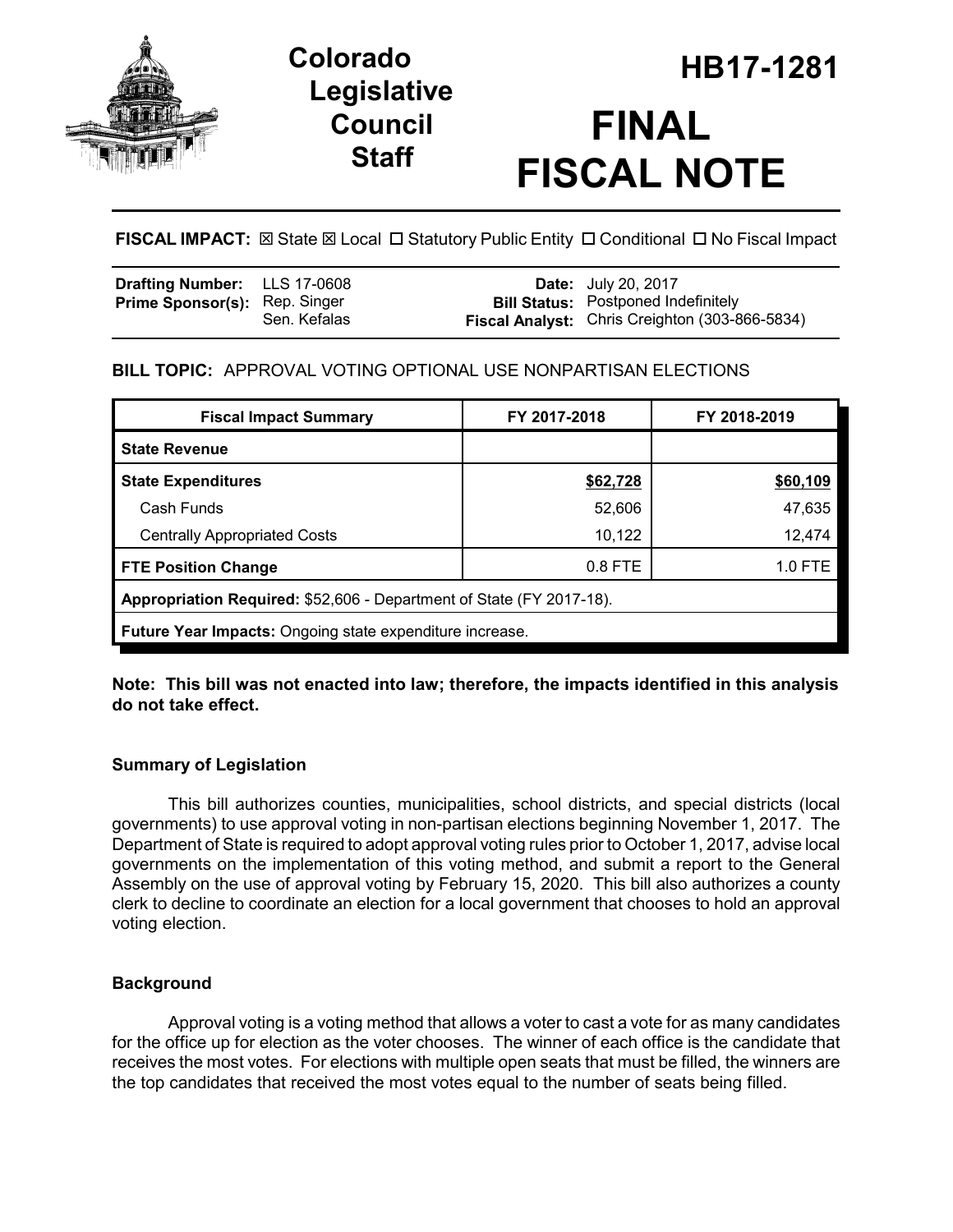July 20, 2017

#### **State Expenditures**

*This bill increases costs in the Department of State by \$62,728 and 1.0 FTE in FY 2017-18 and by \$60,109 and 1.0 FTE in FY 2018-19 and future years.* Workload is also increased in the Department of Local Affairs. These impacts are shown in Table 1, and discussed below.

| Table 1. Expenditures Under HB17-1281              |            |            |  |  |  |
|----------------------------------------------------|------------|------------|--|--|--|
| <b>Cost Components</b>                             | FY 2017-18 | FY 2018-19 |  |  |  |
| <b>Personal Services</b>                           | \$38,903   | \$46,685   |  |  |  |
| FTE.                                               | $0.8$ FTE  | 1.0 FTE    |  |  |  |
| <b>Operating Expenses and Capital Outlay Costs</b> | 5,463      | 950        |  |  |  |
| <b>Computer Programming</b>                        | 8,240      |            |  |  |  |
| Centrally Appropriated Costs*                      | 10,122     | 12,474     |  |  |  |
| TOTAL                                              | \$62,728   | \$60,109   |  |  |  |

 *\* Centrally appropriated costs are not included in the bill's appropriation.*

*Department of State.* Beginning in FY 2017-18, 1.0 FTE will be needed for an Elections Specialist to implement this bill. This position will promulgate rules on the conduct of approval voting elections, provide guidance to local governments on the conduct of approval voting, track the use of approval voting, and prepare a report for the General Assembly. This report is to include recommendations on statutory and rule changes necessary to implement approval voting as an alternative voting method for regular and special federal, state, and local elections. The cost of this position is prorated in FY 2017-18 based on a September 1, 2017, start date.

Additionally, for FY 2017-18, programming changes are needed to the statewide voter registration database (SCORE) to accommodate approval voting. This requires 80 hours of computer programming at a rate of \$103 per hour for a total cost of \$8,240.

*Department of Local Affairs.* Currently, local governments and special districts file their election results with the Department of Local Affairs. This bill increases workload by a minimal amount to update local government and special district election forms and publications. It is assumed that workload will also increase for the Department of Local Affairs to collaborate with the Department of State on the creation of approval voting rules, particularly the submission of election results. This workload can be accomplished within existing appropriations.

*Centrally appropriated costs.* Pursuant to a Joint Budget Committee policy, certain costs associated with this bill are addressed through the annual budget process and centrally appropriated in the Long Bill or supplemental appropriations bills, rather than in this bill. The centrally appropriated costs subject to this policy are estimated in the fiscal note for informational purposes and summarized in Table 2.

| Table 2. Centrally Appropriated Costs Under HB17-1281                |            |            |  |  |  |
|----------------------------------------------------------------------|------------|------------|--|--|--|
| <b>Cost Components</b>                                               | FY 2017-18 | FY 2018-19 |  |  |  |
| Employee Insurance (Health, Life, Dental, and Short-term Disability) | \$6,636    | \$8,291    |  |  |  |
| Supplemental Employee Retirement Payments                            | 3.486      | 4,183      |  |  |  |
| <b>TOTAL</b>                                                         | \$10,122   | \$12,474   |  |  |  |